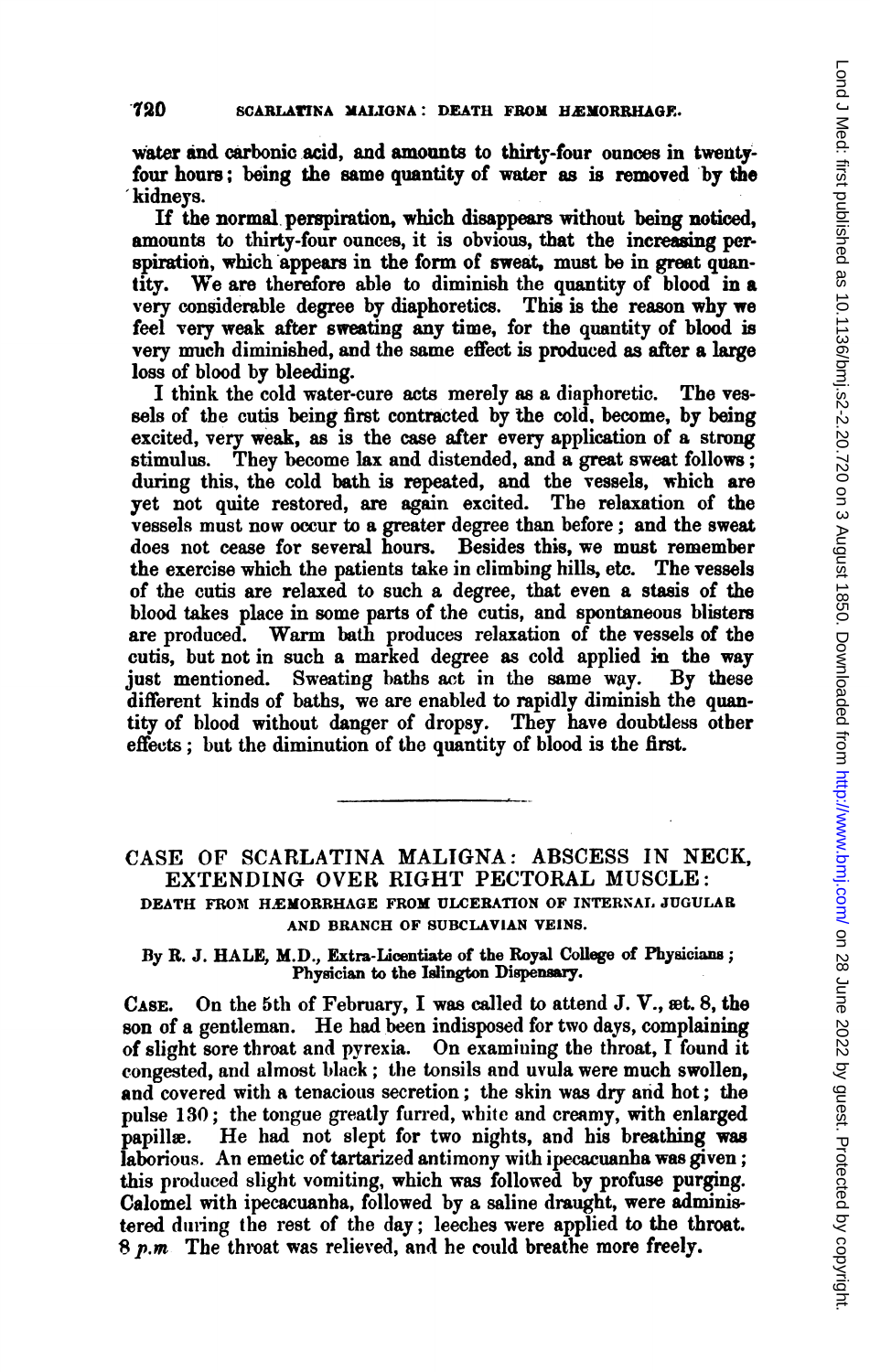February 6th. There had been great restlessness during the night. There was alceration of the uvula and tonsils as large as a fourpennypiece, with great fector; the tongue was drier; the skin harsh and hot. The sloughs were partially removed by a sponge dipped in a solution of nitrate of. silver. He was ordered to have <sup>a</sup> hot bath at night, with <sup>a</sup> saline mixture containing chlorate of potass; also a gargle of hydrochloric acid and chloride of soda. An embrocation of poppy-heads and sal-ammoniac was ordered to be applied, by means of a hot flannel, to the glands of the neck, which were hard and painful.

7th. The patient passed a sleepless night; the uvula had sloughed, and portions of the tonsils were removed on applying the sponge; the urine was found to be albuminous for the first time; the pulse was rapid and weak; the tongue dry; the strength was much reduced. Quinine was prescribed, and he was ordered to have beef-tea, and milk with isinglass, and wine occasionally.

8th. The tonsils were entirely removed, with portions of the arches of the palate, leaving a ragged edge. The patient had some refreshing sleep. He complained of no pain in the throat, but there was slight<br>uneasiness on pressure, in the right sub-clavicular region. On examiuneasiness on pressure, in the right sub-clavicular region. nation, slight fluctuation was perceived. An exploring needle was passed, and, subsequently, a small opening with a lancet was made. Abouit a pint of healthy pus was evacuated, which continued to flow in greater or less quantity until the 13th of the month.

 $.13th.$  On this day, a large slough came away, and the discharge then ceased. The throat had not, since the last report, caused any uneasiness; the redness bad entirely disappeared, and no pain had been complained of; the urine had greatly increased in quantity, but was still slightly albuminous.

14th. The countenance was much improved, and the patient felt a desire for food. The wine was ordered to be discontinued.

15th. The patient's health was progressing rapidly; the skin was moist, the urine abundant, without albumen, and presenting a large deposit of lithates. He was ordered to have a mutton chop.

18th. (9 a.m.) He was progressing, and his strength was much increased. (10  $p.m.$ ) I was summoned hastily to the little patient. A fit of coughing had caused the cicatrix of the abscess to give way, and about twelve ounces of blood gushed through the wound. The hæmorrhage was restrained by pressure, and by a compress of lint, held down by strapping, and a bandage was left on the part.

I9th. The countenance was rather blanched; he had slept well; there had been <sup>a</sup> slight oozing of blood during the night. A mixture of gallic acid was prescribed, and he was ordered to have port wine, etc.

24th. (9 a.m.) There had been occasional oozing of blood since the last report, together with a small amount of pus, the whole averaging from two to three ounces in the twenty-four hours. The pressure bad been kept up with the compress and strapping as before. Notwithstanding this drain on the system, the child was progressing; he slept well, and was gaining strength. The chief difficulty was to restrain him from exertion.  $(9 \ p.m.)$  There had been a little more blood than usual, and no pus. In consequence of the difficulty of keeping the strapping adherent, I plugged the wound with a long thin strip of lint,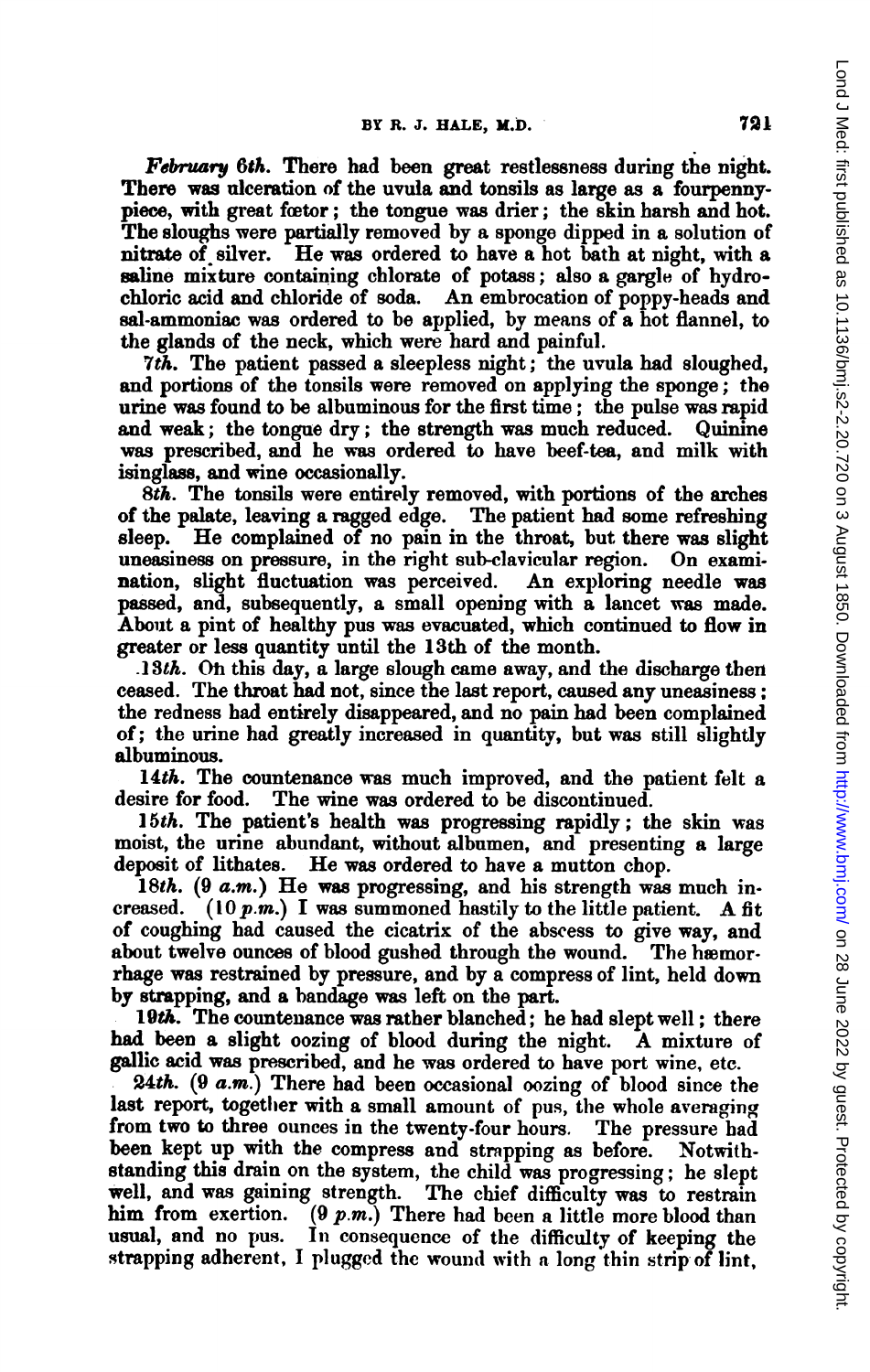without any loss of blood. I had not left the bed-side above a few seconds, when the child, in a paroxysm of rage, pulled the lint out of the wound, thus tearing it open; above a pint and a half of blood gushed out in a stream. With the aid of some ice, which was on the table, and by pressure, the hæmorrhage was soon restrained. A small plug of lint was afterwards introduced, and compresses were applied as before.

 $25th$ . He was much reduced by the hæmorrhage; the pulse was small, quick, and thready; the countenance blanched; and there was a constant oozing of blood. My friend Mr. Anderson now saw him with me, to consult as to the propriety of any surgical interference. On me, to consult as to the propriety of any surgical interference. removing some of the plaster, we could see the sac gradually fill with blood. From the state of the little patient, the uncertainty as to what vessel was ruptured or ulcerated, and other difficulties which surrounded the case, we determined on continuing the pressure as before. He complained of slight pain in his right knee.

26th. Mr. Anderson again saw the case, but decided that no surgical interference would be safe. On my visit in the evening, the patient complained of cough, and urgent dyspnoea, amounting to orthopnoea. On percussing the right side of the chest, <sup>I</sup> found dullness in the lower part, with absence of the respiratory murmur; the upper portion was clear. From the pain, and difficulty of moving him, a further examination was not made. He was now placed on <sup>a</sup> water-bed, his hips and sacrum being <sup>a</sup> little sore. He complained of pain in his right knee, which was much swollen. The urine was scanty, albuminous, and dark coloured. About ziv had been passed during the last twenty-four hours. A catheter was introduced, but the bladder was found empty. It was with much difficulty that he could be persuaded to take anything except. ing water, and that in very small quantities. He was very irritable, and the slightest exertion caused an increase of the haemorrhage.

27th. There had been slight hæmorrhage since my last visit; the voice was weak; the pulse 140; there was slight subsultus; the dullness on the right side of the chest was found to be increased to about an inch above the mamma. That side was immoveable during inspiration, except at the apex. The intercostal spaces were bulging; the urine was scanty.

28th. He had slight cough when he changed his position; the breathing was easy; he had slept better, and his countenance had improved, The urine was much more copious, high coloured, but contained no albumen; the right kuee was swollen and painful, the left slightly so.

March 18t. He passed a restless night. In consequence of picking the edge of the plaster, it became detached from the skin; a gush of blood, which saturated the bed, followed, and the little sufferer expired shortly afterwards.

SECTIO CADAVERIS, TWENTY-EIGHT HOURS AFTER DEATH. External Appearance. The body was much emaciated; the right side being much more prominent than the left. Immediately above the opening of the abscess, were two other openings, formed by sloughing of the integument, and a third one above the clavicle. On carefully dissecting the integument from the pectoral muscle, the abscess was seen to extend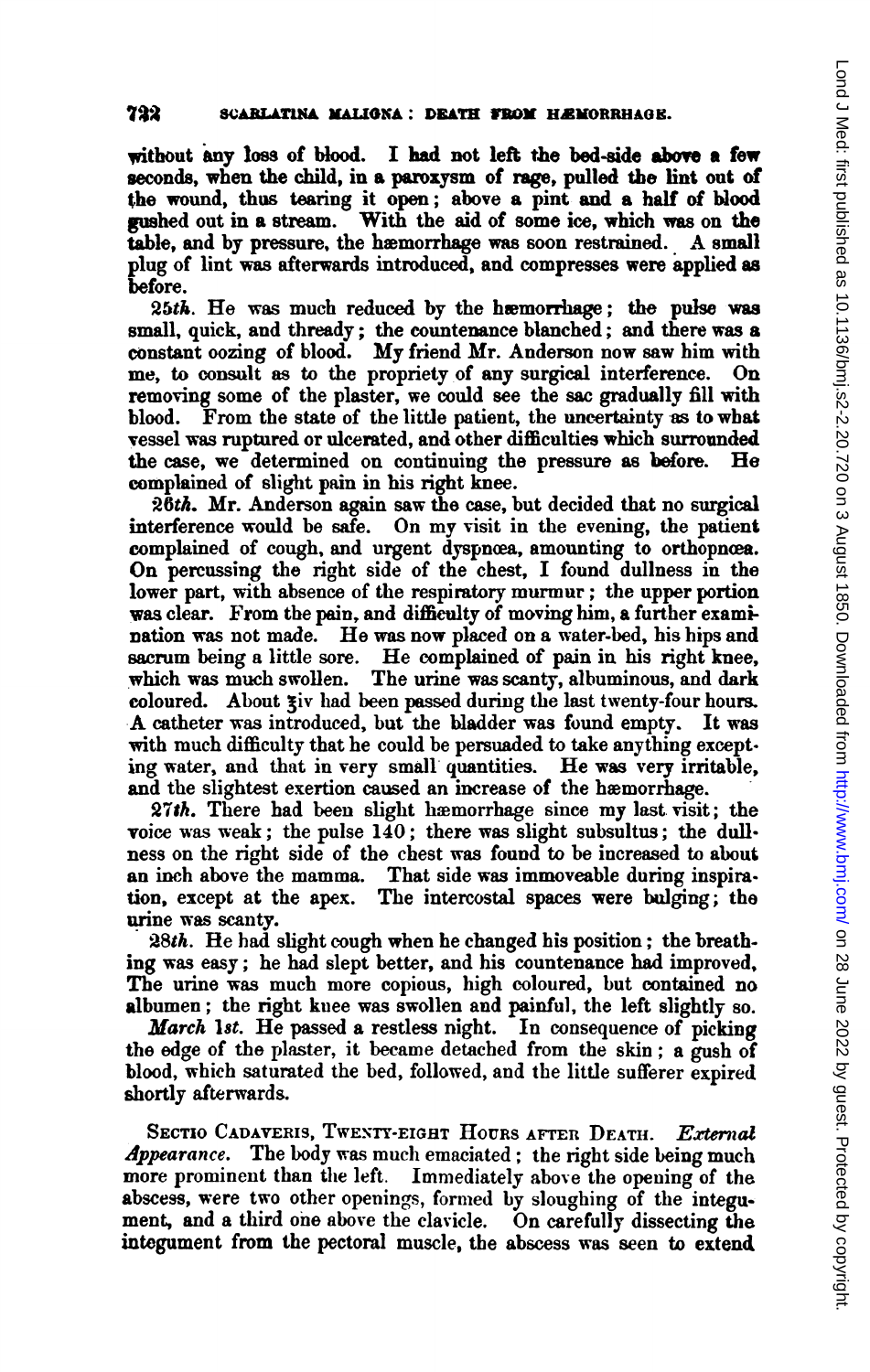over that muscle into the axilla, thence upwards over the clavicle into the neck, as far as the mastoid portion of the temporal bone, passing along to the angle of the jaw. The pectoral muscle was much softened, The pectoral muscle was much softened, and, in parts, reduced to a pulpy mass. A clot filled up the axillary space, and there was another clot above the clavicle. On removing the latter, there was seen the ulcerated opening of a branch leading into the subclavian vein; its mouth was partly closed by <sup>a</sup> clot. On making pressure on the sheath of the deep vessels of the neck, a jet. of blood issued. This was found to proceed from an ulcerated opening in the internal jugular vein, with thickened and everted edges; it was somewhat square in shape, and rather more than half an inch in length. In the opening was a clot of fibrine, almost entirely filling it up, and extending upwards and downwards about four inches.

Thorax. The right pleural cavity contained upwards of a quart of sero-purulent matter. The lung was pressed against the back part of The lung was pressed against the back part of the chest; it was solid, impermeable to air, and not more than threefourths of an inch in thickness: in cutting into it, it resembled flesh.<br>The left side was healthy. The *Pericardium* contained an ounce of The left side was healthy. The *Pericardium* contained an ounce of sero-purulent fluid. At the base of the heart was shreds of lymph. At the base of the heart was shreds of lymph, binding it loosely to the pericardium, as well as other portions floating in the fluid. The heart was othermise healthy; the right ventricle contained a clot of fibrin. The Kidneys were considerably congested, and somewhat soft. The Right Knee contained rather less than an The Right Knee contained rather less than an ounce of pus. On dissecting into the muscles of the thigh, pus was found in the cellular tissue between them, and also among the muscular fasciculi. On examining the vessels, no trace of phlebitis could be seen.

REMARKS. In relating the preceding interesting case, my object has been not only to direct attention to the rapid destruction of parts, which takes place during some forms of scarlatina, and the insidious mode in which ulceration proceeds under the apparent well-doing of the patient; but to shew that the renal affection is frequently among the primary phenomena of the disorder.<sup>1</sup> In this case, as in ordinary "Scarlatina maligna", the eruption was entirely absent; there was albumen in the urine on the third (?) day; the throat and the kidneys were affected at one and the same time; and we may reasonably infer from these facts, that the presence of excrementitious matter in the blood gave intensity to the general symptoms.

In looking over the case, the first thing that strikes us is, the rapid destruction of parts; for we find that from the first evening to the third morning of my attendance on the patient, <sup>a</sup> period only of fifty-six hours, ulceration had commenced, and had proceeded so far as to remove the uvula, tonsils, and the soft and portions of the hard palate: during this time also, pus had been forming, and making its way between the muscles of the neck, unitil an abscess was found, on the fourth day of my attendance, pointing in the sub-clavicular region. On the ninth day of attendance. the slough came away, and the little patient rapidly improved until the evening of the fourteenth day, when the first hæmorrhage took

<sup>&</sup>lt;sup>1</sup> See papers entitled, "The Kidney in its relation to Scarlatina", by JAMES MILLER, M.D. Lancet, August 1849. Also republished in a separate form; and reviewed in this Journal for March, 1850, p. 276.